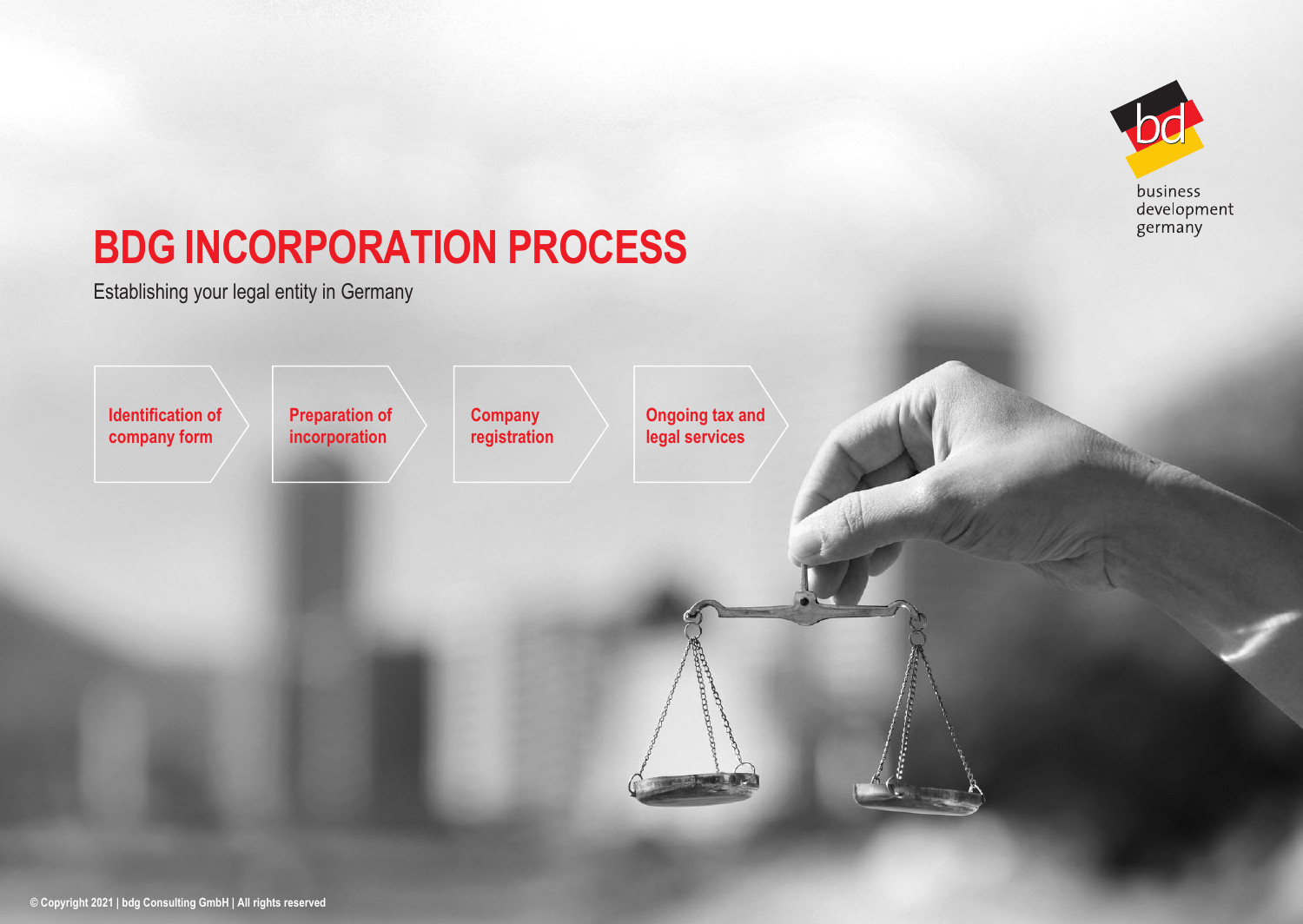## **THE METHOD**

There are many different solutions for incorporating a business in Germany. The legal experts at BDG\* provide the exact assistance you need:



- Definition of exact purpose
- Discussion about alternatives and approaches
- with German notary
- **Assistance with notary** appointment and bank



- Commercial office
- **Register**
- Tax office
- **Bank**
- $\blacksquare$  International tax No.
- Chamber of Commerce etc.

# **4. Ongoing**

- Ongoing accounting
- **Payroll services and slips** yearly financial statement
- **Employee contracts**
- All necessary legal support and assistance
- Correspondence with German authorities

\* Please be advised that the legal and tax services and advice is not provided directly by BDG, since this is prohibited by law. This will only be done by authorized legal and tax experts and we will recommend suitable people in our network, but you are always free to choose different experts. BDG will do all the preparation and correspondence and undertake the handling of the German authorities.



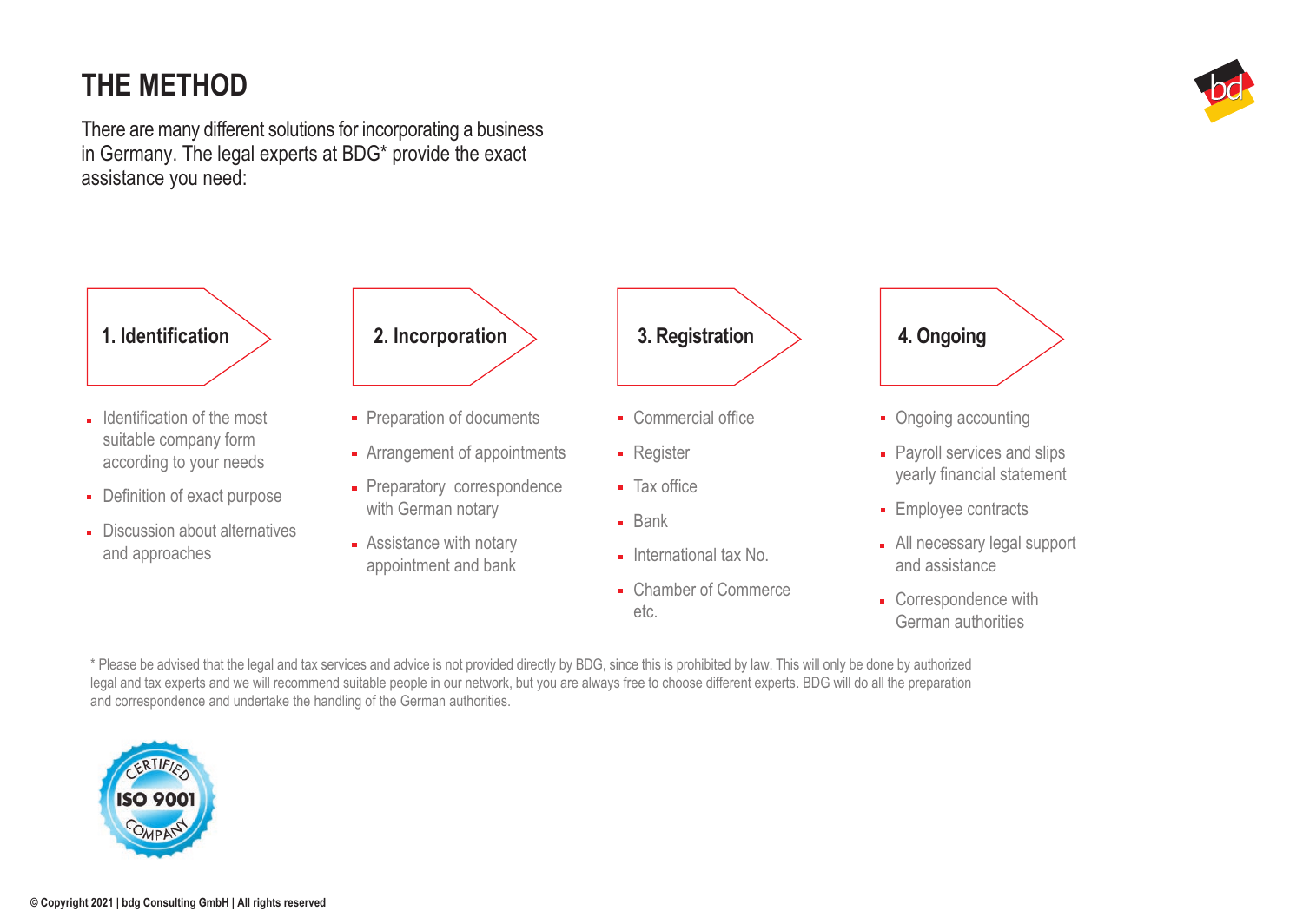## **BDG FRAMEWORK**

The following information is for guidance only. Please contact us for a bespoke proposal.

**THE REAL PROPERTY** 



#### **The Fee**

The standard costs for a complete incorporation process start at 2,500 EUR and can vary from project to project, this also depends on the complexity of the planned company form or enterprise solution.

#### **Other Costs**

The notary, the German commercial register and the tax auditor will invoice their services separately. We will provide details about this in a detailed offer. All other costs, e.g. travel expenses of BDG seniors (if applicable), will be agreed upon beforehand with the client and charged accordingly.

#### **The Timeline**

An incorporation process can be completed in two weeks if everything is prepared and the notary appointment is conducted swiftly. However, please be advised that it is also very normal for such a process to take up to 4 weeks, or even more depending on many individual facts.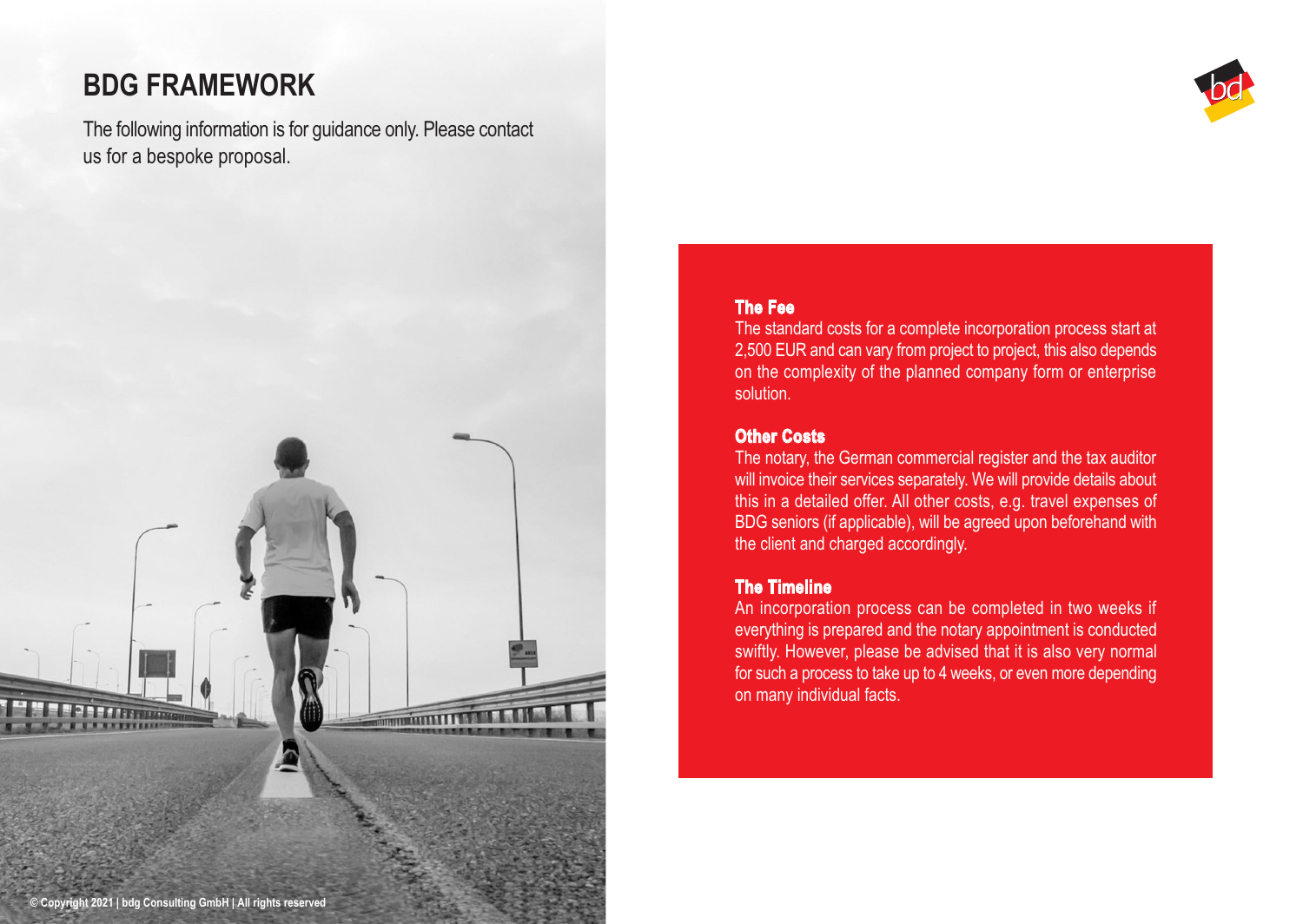### **WHY INCORPORATION WITH BDG?**

Because we are entrepreneurs ourselves!



#### **BDG is focussed on market entry in Germany.**

We understand the needs of business development, sales and marketing when entering the German market. This is also reflected when assisting with the incorporation process in order to achieve your business objectives successfully. We are entrepreneurs ourselves and understand your requirements for highly specialised consultation services.

#### **BDG delivers quickly**.

We are well experienced in business development and provide essential support for foreign companies in Germany. With a huge network of professionals in Germany, we know what we are doing and deliver quickly.

#### **BDG References.**

BDG has assisted numerous companies and entrepreneurs in the German market and continues to do so. Rely on our professionalism which is based on success-orientation and a high degree of dedication.

**© Copyright 2021 | bdg Consulting GmbH | All rights reserved**